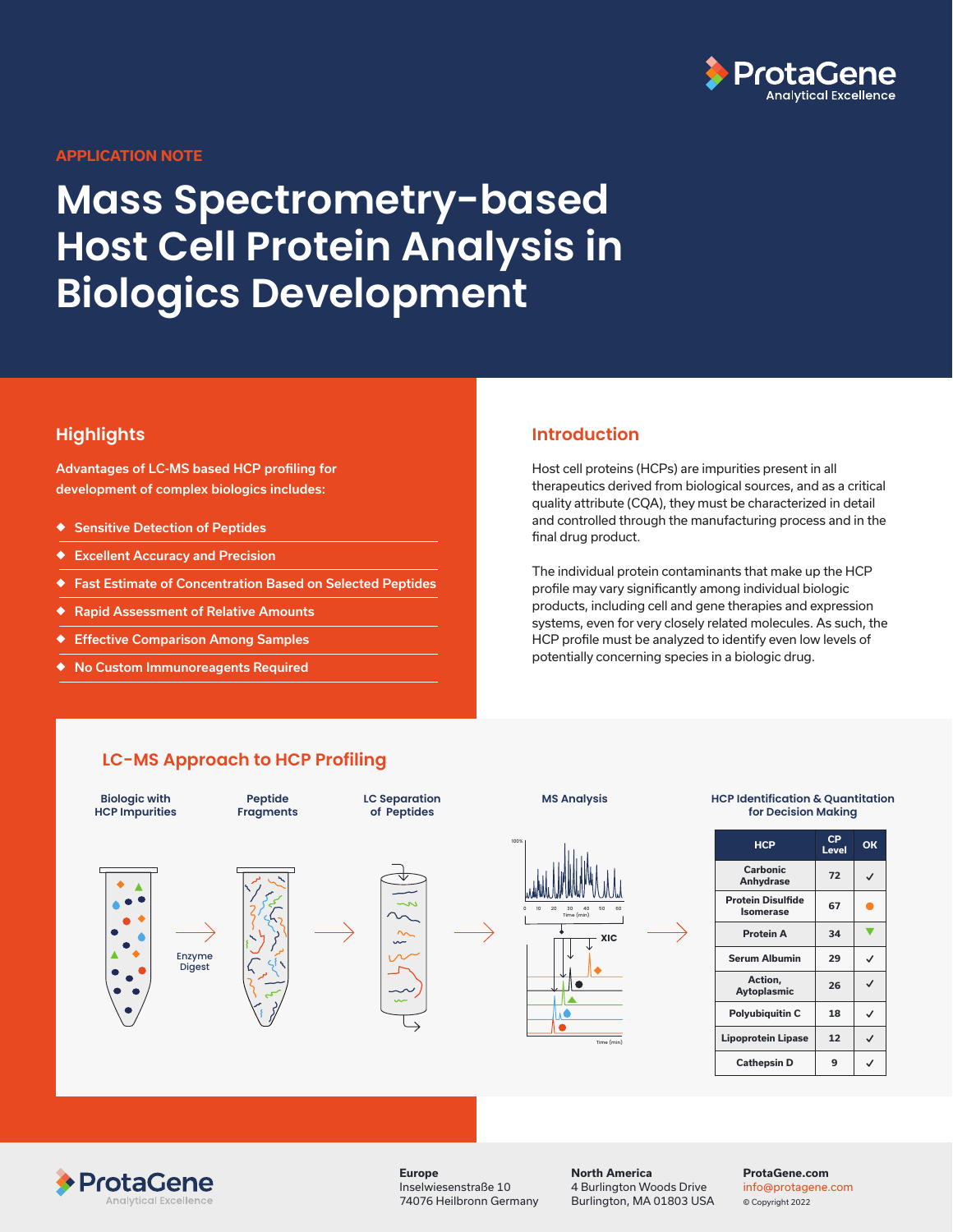**To ensure consistency of product manufacture and shelf-life stability, and to minimize potential adverse clinical reactions, significant attention must be paid to identifying HCPs that remain in a biologic product following purification.** 

Once identified, HCPs are often monitored and the levels controlled by process development decisions, to consistently yield a safe and efficacious product.

While ELISA methods have historically been the main approach to detecting total HCP content, LC-MS-based HCP detection methods have increasingly become an expected orthogonal standard in successful biologic development.



**Gel Bands**

**Process** 



## **LC-MS Characterization**



#### **Identified HCPs and Levels**

| <b>PROTEIN</b> | <b>ACCESSION #</b> | <b>DESCRIPTION</b>                                               | SAMPLE 1 | <b>SAMPLE 1</b> | SAMPLE 1  |
|----------------|--------------------|------------------------------------------------------------------|----------|-----------------|-----------|
| $\mathbf{1}$   | P0DMV9             | Heat shock 70 kDa protein 1B                                     | 1719     | 157             | < 10      |
| $\overline{2}$ | P12268             | Inosine-5'-monophosphate<br>dehydrogenase 2                      | 1664     | 10              | 30        |
| 3              | P50990             | T-complex protein 1 subunit theta                                | 735      | 10              | <b>ND</b> |
| 4              | P78371             | T-complex protein 1 subunit beta                                 | 527      | 10              | 10        |
| 5              | P49368             | T-complex protein 1 subunit gamma                                | 373      | $10^{-1}$       | 10        |
| 6              | 013347             | Eukarvotic translation initiation factor<br>3 subunit 1          | 366      | $10^{-1}$       | 10        |
| $\overline{7}$ | P38159             | RNA-binding motif protein, X<br>chromosome                       | 348      | <b>ND</b>       | 29        |
| 8              | P38646             | Stress-70 protein, mitochondrial                                 | 343      | $10^{-1}$       | <b>ND</b> |
| 9              | 099832             | T-complex protein 1 subunit eta                                  | 321      | $10^{-1}$       | 10        |
| 10             | P17987             | T-complex protein 1 subunit alpha                                | 309      | 10              | 10        |
| 11             | P48643             | T-complex protein 1 subunit epsilon                              | 196      | 10              | 10        |
| 12             | Q92688             | Acidic leucine-rich nuclear<br>phosphoprotein 32 family member B | 162      | 76              | 88        |
| 13             | P12532             | Creatine kinase U-type, mitochondrial                            | 152      | 129             | 140       |
| 14             | 000487             | 26S proteasome non-ATPase<br>regulatory subunit 14               | 150      | $10^{-1}$       | 10        |
| 15             | P28331             | NADH-ubiquinone oxidoreductase 75<br>kDA subunit, mitochondrial  | 139      | <b>ND</b>       | <b>ND</b> |
| 16             | P68104             | Elongation factor 1-alpha 1                                      | 122      | 17              | 24        |
| 17             | O9Y265             | RuvB-like 1                                                      | 116      | 12              | 10        |
| 18             | P60709             | Actin, cytoplasmic 1                                             | 110      | $10^{-1}$       | 10        |
| 19             | <b>P0CG48</b>      | Polyubiquitin-C                                                  | 270      | 101             | 121       |

# **HCP Profiling by LC-MS**

As a modern approach with advanced instrumentation, HCP profiling by LC-MS provides comprehensive identification and relative quantitation of these impurities down to low single-digit ppm. LC-MS analysis of HCPs has quickly developed into a set of approaches that can be performed to profile the diverse set of species and target quantitation of specific components. HCP characterization can be conducted at an early stage to assess the profile quickly and then may be applied with greater rigor at a later stage to support BLA/ regulatory filings.

The most basic method framework typically involves subjecting the sample to enzymatic digestion, followed by LC separation of the resulting peptide fragments with high-resolution MS detection. The MS data is then analyzed to enable identification and quantitation of HCP impurities. A comparison of HCP profiles from multiple lots can be used to assess process consistency and differences in profiles from samples generated using different process parameters to provide information that guides ddecision-making in process development.

To completely identify the HCPs in any given test article, a combination of two MS data acquisition settings (methods) may be required. Data-dependent MS acquisition targets known peptides for identification from a pre-existing library are used because it is fast, robust, and sensitive, which is well-matched for monitoring impurities found at low levels. Data independent acquisition (DIA) is used to identify untargeted HCPs, and the results of DIA can be verified and provide quantitation using parallel reaction monitoring (PRM).



**North America** 4 Burlington Woods Drive Burlington, MA 01803 USA **ProtaGene.com**  info@protagene.com © Copyright 2022